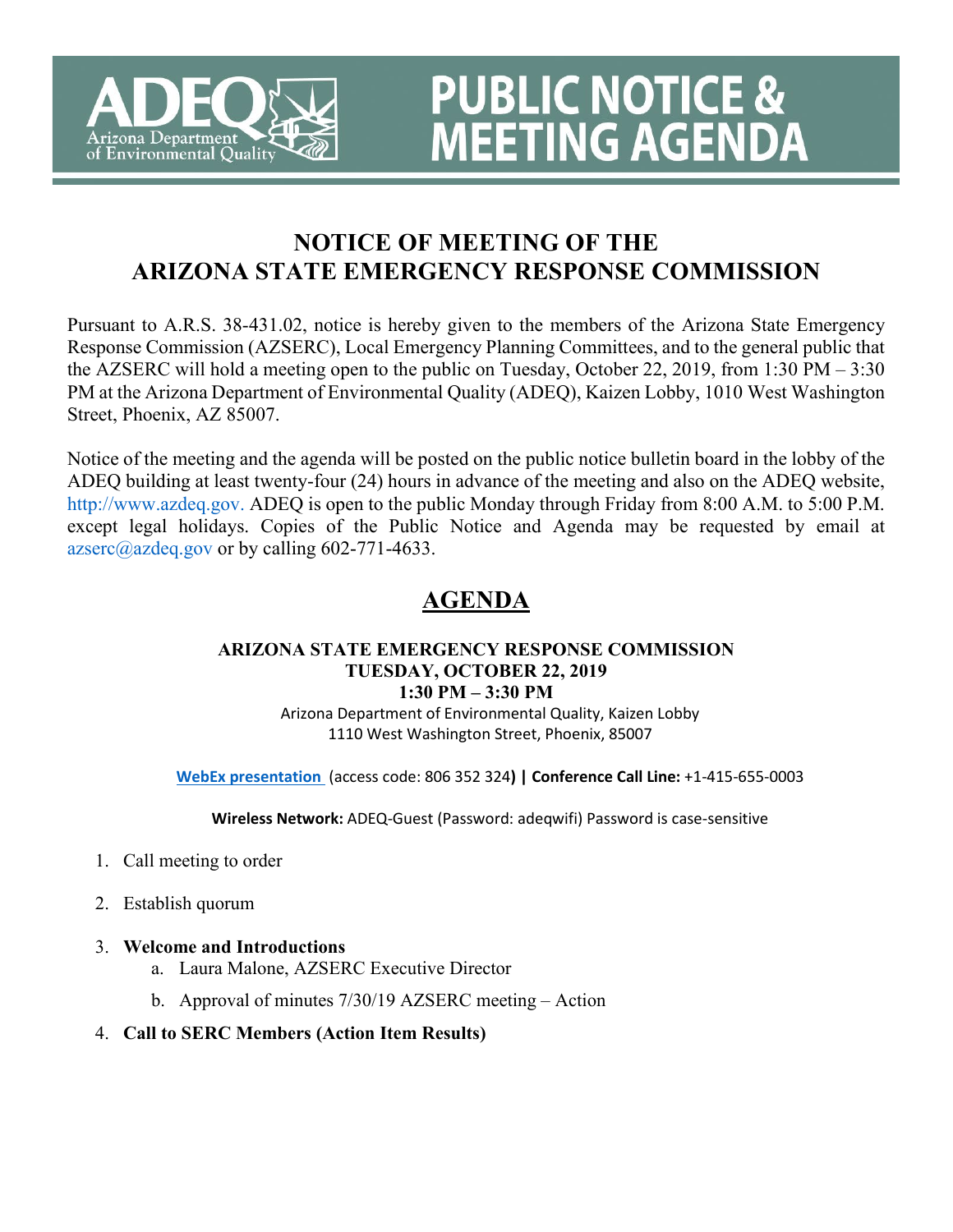- a. AZSERC Roles & Responsibilities & Path Forward, SERC statutory requirements: what are the statutory requirements, limitations and what is presented to the Commission – Laura Malone Presentation
- b. Communications and updates for members- Newsletter, Commission members invited to LEPC Meetings and LEPC members invited to AZSERC meetings – Scot Havir
- c. Review of previous Agenda/Minute structure from past AZSERC meetings Laura Malone Hand Out

#### 5. **ADEQ Grant/Fund Updates**

- a. Hazardous Materials Emergency Preparedness Grant (HMEP) Chris Nutter
- b. Emergency Response Fund (ERF)– Arcangel Barragan

#### 6. **EPCRA**

- a. Tier II Reporting Updates/Improvements Chis Nutter
- b. Toxics Release Inventory (TRI) Program Mary Cottrell

#### 7. **LEPC Members**

- a. What can AZSERC do for LEPCs, what are the expectations, and how can AZSERC best communicate with LEPCs? - Discussion
- b. Update re: LEPC Workshop held 10/21/2019 Arcangel Barragan
- c. Upcoming LEPC Meetings Hand Out

#### 8. **ERU Updates**

- a. LEPC meetings attended this year Scot Havir
- b. Equipment delivered from ERF funds 2018-2019 Scot Havir
- c. Spill reports 2019 Chris Nutter
- d. NRC reports 2019 Chris Nutter

#### 9. **EPA - Updates**

- a. Overview of Environmental Protection Agency Emergency Response Program
- 10. **Future Agenda Items**
- 11. **Call to the Public**
- 12. **Proposed Date and Time of Next Meeting**